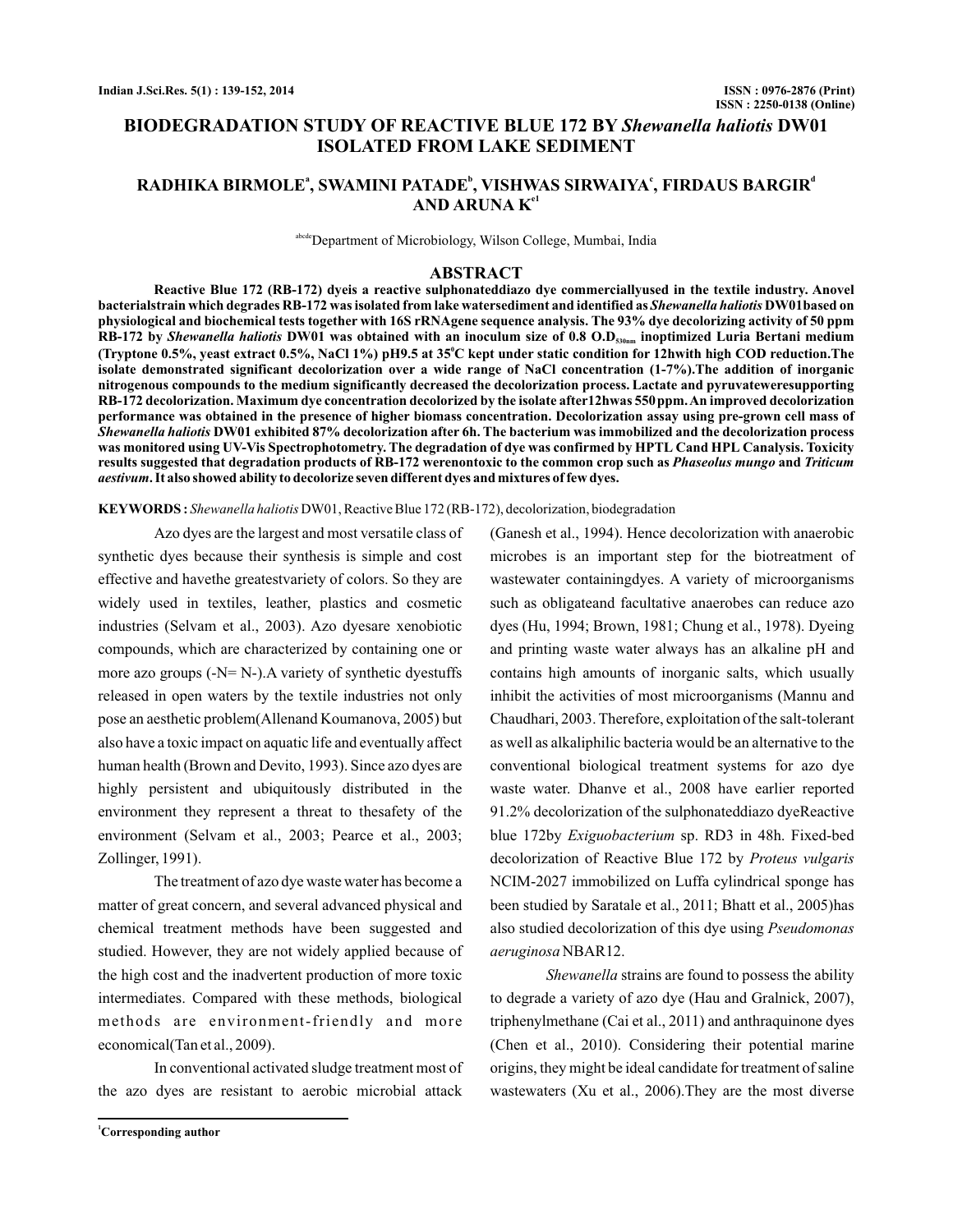respiratory organisms which besides oxygen can respire with approximately 20 organic and inorganic compounds some of which are environmental pollutants. *Shewanella* species have been used for making microbial fuel cells by other researchers (Watson and Logan, 2010)

The present study focuses on the use of anovel salttolerant and alkaliphilic bacterium *Shewanella haliotis* DW01 isolated from the lake water sediment, to degrade one of the frequently used reactive textiledyes Reactive Blue 172.To our knowledge, this is the first study on efficient RB-172 decolorization using *Shewanella haliotis* DW01 whichmight help thedevelopment of biological process for treatment of saline and alkalinedye-polluted wastewaters. Optimization of cultural conditions for degradation of RB-172 by Shewanella haliotis DW01 is also discussed in this paper.

## **MATERIALSAND METHODS**

#### **Sample**

Lake water sediment from Vasai Lake, Thane district was collected in a sterile flask for screening of dye decolorizing and degrading bacteria .

## **Dyes and Chemicals**

Textile dye Reactive blue-172 (λmax568.4nm) and other dyes Reactive green 19 A (λmax650nm), Reactive Red 2 ( $\lambda$ max534.8nm), Reactive orange 94  $(\lambda max491.26nm)$ , Reactive red120  $(\lambda max515.6nm)$  and Reactive orange 13 (λmax486.2nm) used for the study were purchased from Atul dyes, Mumbai, India. Other dyes such as methylene blue, malachite green, crystal violet, toluidine blue and congo red of analytical grade were purchased from E. MerckAG. Darmstadt.All other chemicals were obtained from Hi-media Pvt. Ltd., Mumbai, India.

### **Enrichment, Isolation and Identification**

One gm of lake water-sediment was suspended in 10ml of sterile phosphate buffered saline which was allowed to settle for 30mins and 5ml of supernatant was inoculated into two flasks, each containing 95ml of nutrient broth with 50ppm of dye RB-172. Dye stock solution of 10mg/ml was prepared in distilled water, autoclaved separately and was used to make a final concentration of 50ppm in the nutrient medium. One of the inoculated media

was kept on rotary shaker at 150 rev min<sup>-1</sup> while other was kept under static condition and boththe flasks were incubated at  $30^{\circ}$ C for 7 days for enrichment of dye decolorizers. Isolation of bacterial species was carried out on Nutrient agar containing 50 ppm RB-172 dye from the flask showing decolorization. The morphologically distinct bacterial colonies were picked up for the dye decolorization study. The promising isolate was selected by carrying out decolorization assay using RB-172 and was maintained on nutrient agar medium having composition : peptone 0.5%, NaCl 0.5%, meat extract 0.3% and agar 2.5% at  $4^{\circ}$ C. Identification of the isolate was done on the basis of morphological, cultural and biochemical tests (Kim et al., 2007) and the strain was confirmed by 16SrRNAgene sequence analysis.16S rRNA sequencing of isolated bacterium was carried out at Sci Genom Labs Pvt Ltd, Kerala, India. Forward and reverse DNA sequencing reaction of PCR amplicon was carried out with 8F and 1492R primers using BDT v3.1 Cycle sequencing kit on ABI 3730xl GeneticAnalyzer.

#### **DecolorizationAssay**

The selected isolate was inoculated  $(0.8O.D<sub>530nm</sub>)$  in 20 ml nutrient medium with RB-172 (50ppm), incubated for 12h at  $35^{\circ}$ C under static condition. The experiment was carriedout in triplicate with an abiotic control and a blank. Abiotic control without bacterial culture was kept to analyze abioticloss of the dye. The aliquots (4 ml) were withdrawn, centrifuged (10,000 rpm/10min) to separate bacterial biomass and absorbance of the supernatant was measured at568.4nm (λmax of RB-172 dye). The cell pellet was resuspended in an equal volume of methanol to extract (Ozdemir et al., 2008). Decolorization was measured by UV-visible spectrophotometer (Systronics2203, India) to calculate the percentdecolorization. the dye adsorbed to cell surface. The methanol sample was centrifuged and supernatant was read atλmax of dye used

The percent decolorization was calculated using the formula;

% Decolorization =  $(A-B)/A \times 100$ ;

where A is initial absorbance of control dye and B is observed absorbance of degraded dye (Dhanve et al., 2008).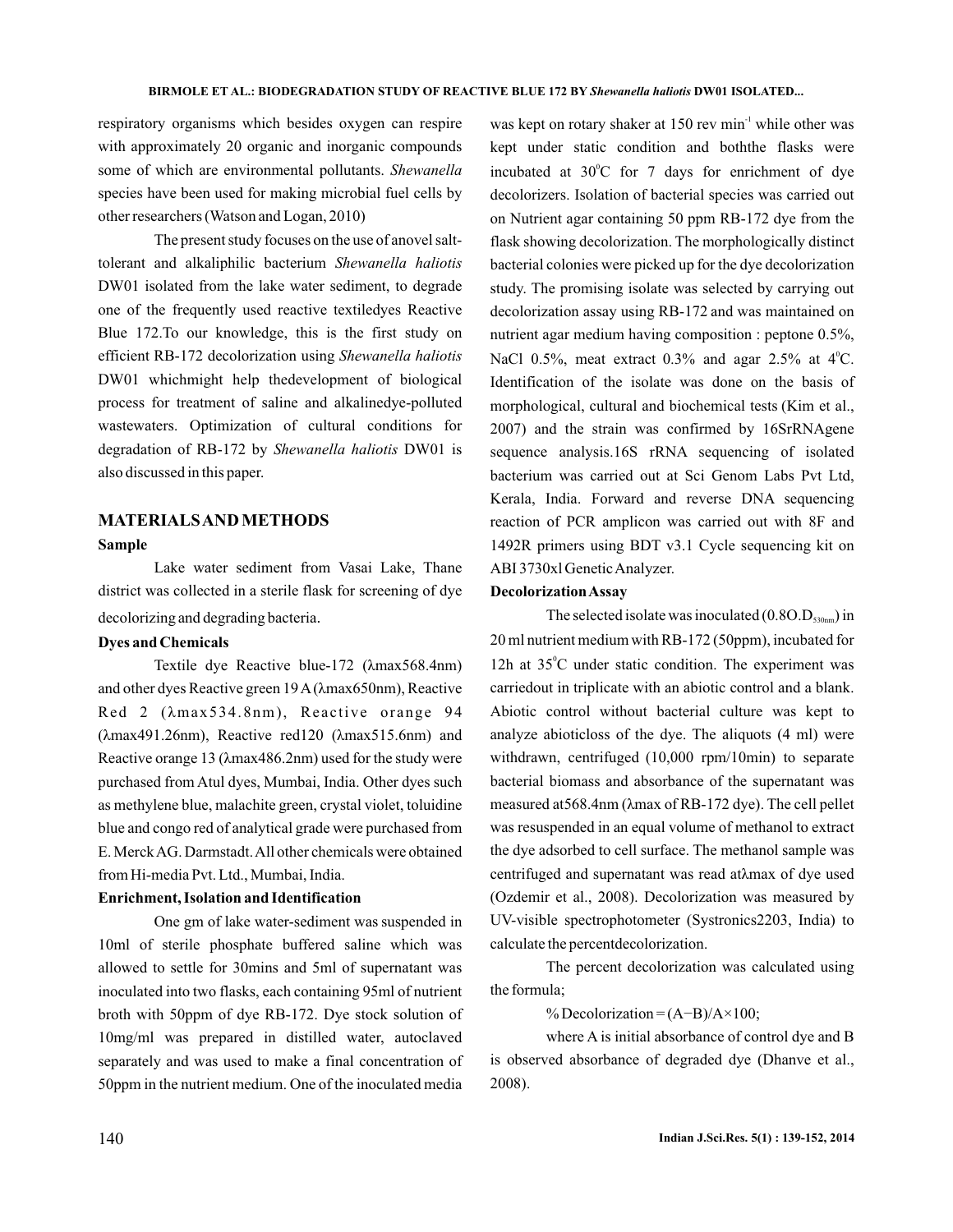### **Screening of Media for Decolorization**

Optimization of decolorization was studied by using various culture media such as LBM (Ozdemir et al., 2008), Mineral salt medium (MSM) (Khalid et al., 2008b), NM9 medium (Wu et al., 2009), M9 medium (0.6% Na<sub>2</sub>HPO<sub>4</sub>, 0.3% KH<sub>2</sub>PO<sub>4</sub>, 0.5 % NaCl, 0.1 % NH<sub>4</sub>Cl, pH-7.2), Nutrient broth (1 % peptone, 0.5 % NaCl, 0.3%, meat extractand pH-7) and synthetic medium (0.25  $\%$  (NH<sub>4</sub>)<sub>2</sub>SO<sub>4</sub>, 1.33 % of  $KH_2PO_4$  and 2.16 % Na<sub>2</sub>HPO<sub>4</sub> with 0.1% yeast extract, pH-7).

### **Effect of Physicochemical Factors**

Various physicochemical parameters such as OD<sub>530nm</sub> (0.2-1.2), pH (4-10.5), temperature (5-55<sup>°</sup>C) were studied to optimize decolorization assay using medium LBM. RB-172 decolorization was studied under static and shaker conditions.

## **Effect of Saline Conditions on Decolorization of RB-172**

To study the effect of NaCl concentration, decolorization of RB-172 was investigated in presence of 1- 7% NaCl. Effects of other factors on decolorization were studied keeping theNaCl concentration constant at 1%.

# **Effect of Addition and Substitution of Organic Nutrient Sources**

The effect of organic nutrient sources was studied by substituting, yeast extract and tryptone in the LBM with meat extract (0.5%) and Peptone (0.5%) respectively .

## **Effect of Inorganic Nitrogenous Compounds as Electron Acceptors**

The influence of various inorganic nitrogenous compounds (0.5% of each to LBM) such as Ammonium nitrate, Sodium nitrate, Sodium nitrite, Potassium nitrate, and Potassium nitriteas alternative electron acceptor on RB-172 decolorization was checked under static condition.

# **Effect of Various Electron Donors on Growth of the Isolateand Decolorization of RB-172**

The suitability of various carbohydrates and organic acids as growth supportive nutrient for the isolate and its potential to decolorize RB-172 under anaerobic condition was determined. To study this effect, different sugars(1gm%) like fructose, lactose, glucose, sucrose, maltose, xylose, mannitol, arabinose, starch and various organic acids (1gm%) like Sodium lactate, Sodium

### **Effect of Biomass Concentration on Dye Decolorization**

To investigate the effect of biomass concentration, at different sampling times (3h to 24h with an interval of 3h), the cells were separated by centrifugation and the cell pellet was dried at  $35^{\circ}$ C till constant dry weight of the cells was obtained (Ren et al., 2006). To evaluate the effect of pregrown cell mass on RB-172 decolorization, the cells were inoculated (0.20. $D_{\text{\tiny{530nm}}})$  in LBM, and dye (50ppm) was added 6h after incubation at  $35^{\circ}$ C.

### **Effect of Initial Dye Concentration**

The effect of initial dye concentration was studied using the concentration range from 50ppm to 800ppm.The results for optimization assays were recorded in the shortest time during which maximum decolorization of RB-172 was observed. Results are presented as the average of triplicate experiments.

### **Immobilization Technique**

Immobilization of the isolate was carried out using 4% sodium alginate and  $0.2M$  CaCl<sub>2</sub> solutions (Usha et al., 2010) and decolorization assay for RB-172 was performed.

## **COD Measurement**

COD of the decolorized medium was determined after 24h. The diluted supernatant was refluxed with potassium dichromate, in presence of silver sulfate and mercury sulfate at 100°C. The refluxed solution was then titrated with ferrous ammonium sulfate (FAS) using ferroinindicator (Guivarch et al., 2003).

#### **Toxicity Studies**

The toxicity tests were performed in order to assess the toxicity of the dye and its degradation products at the concentration of 500ppm on germination of seeds.The degradation products of the dye RB-172, extracted with equal volume of ethyl acetate were dried and dissolved in distilled water. The toxicity study was carried out at room temperature (30±2<sup>°</sup>C) for *Phaseolus mungo* and *Triticum* aestivum seeds (10 seeds each per petriplate bedded with filter paper). The seeds were sprayed with 5ml solutions of RB-172 dye (500ppm in distilled water) and its degradation products on each day. Control set was carried out using distilled water. Length of plumule (shoot), radicle (root)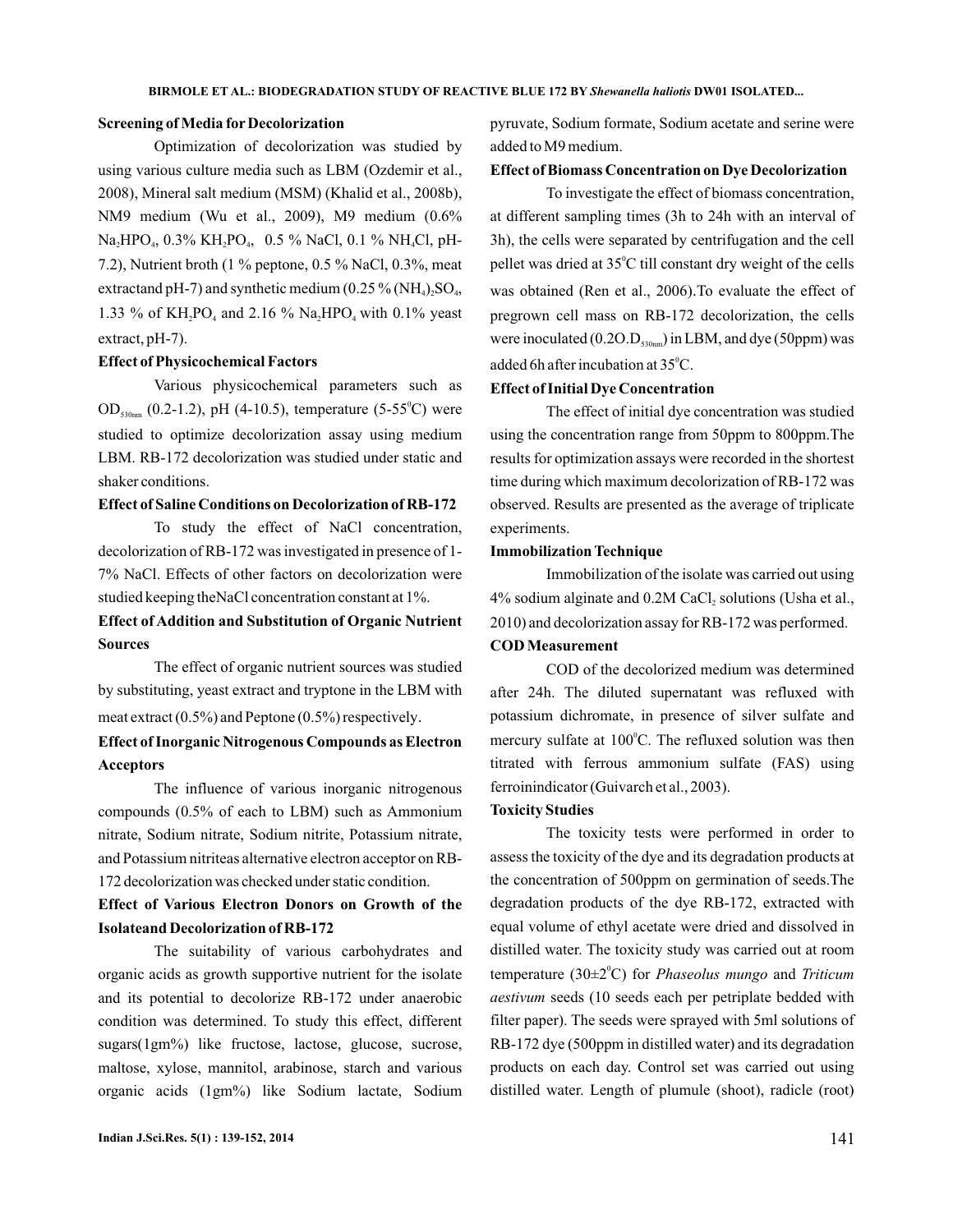was recorded after seven days (Gomare et al., 2009).

### **Analytical Methods**

Decolorization of RB-172 was monitored using UV-Vis spectrophotometer. The supernatant medium of decolorization at different time intervals was used for wavelength scan from 200 to 800nm (Dhanve et al., 2008).

Metabolites produced after biodegradation of the RB-172 wereextracted with equal volumes of ethyl acetate and concentrated using rotary evaporator. The concentrated dry residue was dissolved in HPLC-grade methanol and then used for analysis by HPTLC and HPLC.The extracted metabolites and dye (control) were subjected to HPTLC analysis by spotting on pre-coated silica gel platesand the solvent system used was methanol : ethylacetate : npropanol : water : acetic acid (1:2:3:1:0.2 v/v).HPTLC analysis was carried using Camag TLC scanner and detection done at 254nm(Dhanve et al., 2008) and 366nm.HPLC analysis was performed using 410 Prostar Binary LC using C18column (4.6×250mm) and HPLCgrade methanol as mobile phase.

## **Decolorization of Various Dyes and Mixture of Dyes**

The percentage decolorization of the different dyes (50ppm) such asReactive red 2, Reactive orange 94, Reactive red 120,Reactive green 19 A, Reactive orange 13, Methylene blue, Malachite green, Crystal violet, Toluidine blueand mixture of dyes was determined in LBM. The dye mixtures were prepared by using combination of three different dyes (50ppm of each dye).

### **RESULTSAND DISCUSSION**

# **Screening and Identification of the Dye Decolorizing Organisms**

Screening of the dye decolorizing organisms from the lake water sediment resulted in nine isolates. The promising isolate showed highest decolorization performance under static condition and was selected for present study.The cultural, morphological, biochemical tests and 16S rRNA gene sequence analysis identified this promising isolate as Shewanella haliotis DW01.The nucleotide analysis of the sequence was performed using at BlastN site from the NCBI server (http://www.ncbi.nlm. nih.gov/BLAST) and the isolated pure bacterial species was here by identified as Shewanella haliotis DW01.

### **Effect of Physicochemical Factors**

Ecosystems are dynamic environments with variable abiotic conditions like pH, temperature, presence of oxygen, metals and salts. Microorganisms are affected by changes in these parameters and consequently their decomposing activities are also affected. Thus, while evaluating the potential of different microorganisms for degrading particular organic xenobiotics, the effects of these parameters are to be taken into account. Optimization of such physicochemical factors was performed, and results of these would greatly help in the development of industrial scale bioreactors for bioremediation (Ali, 2010).

#### **Screening of Media for Decolorization**

Shewanella haliotis DW01 decolorized RB-172 in various liquid media as shown in figure 1. LBM supported 87% decolorization of RB-172 in 12h. It can be presumed that yeast extract and tryptone in LBM supplied the growth promoting nutrients such as carbon and nitrogen sources which can be easily assimilated by the cells(Dhanve et al., 2008).

# **Effect of Optical Density of the Culture Suspension on Dye Decolorization**

Increase in cell number using optical density as a parameter did not influence decolorization of RB-172 by Shewanella haliotis DW01 extensively. Maximum decolorization of 83% was obtained with  $0.8 \text{ O.D}_{\text{530nm}}$  which was used for all decolorization assays.

## **Effect of pH on Decolorization**

The optimumpH range for the decolorization of the dye RB-172 by Shewanella haliotis DW01 was found to be 5.0 to 10 with maximum decolorization at pH 9.5 in 12h



**Figure 1 : Effect of Medium Composition on Decolorization of RB-172 Under Static Condition by** *Shewanella haliotis* **DW01 Observed in 12h**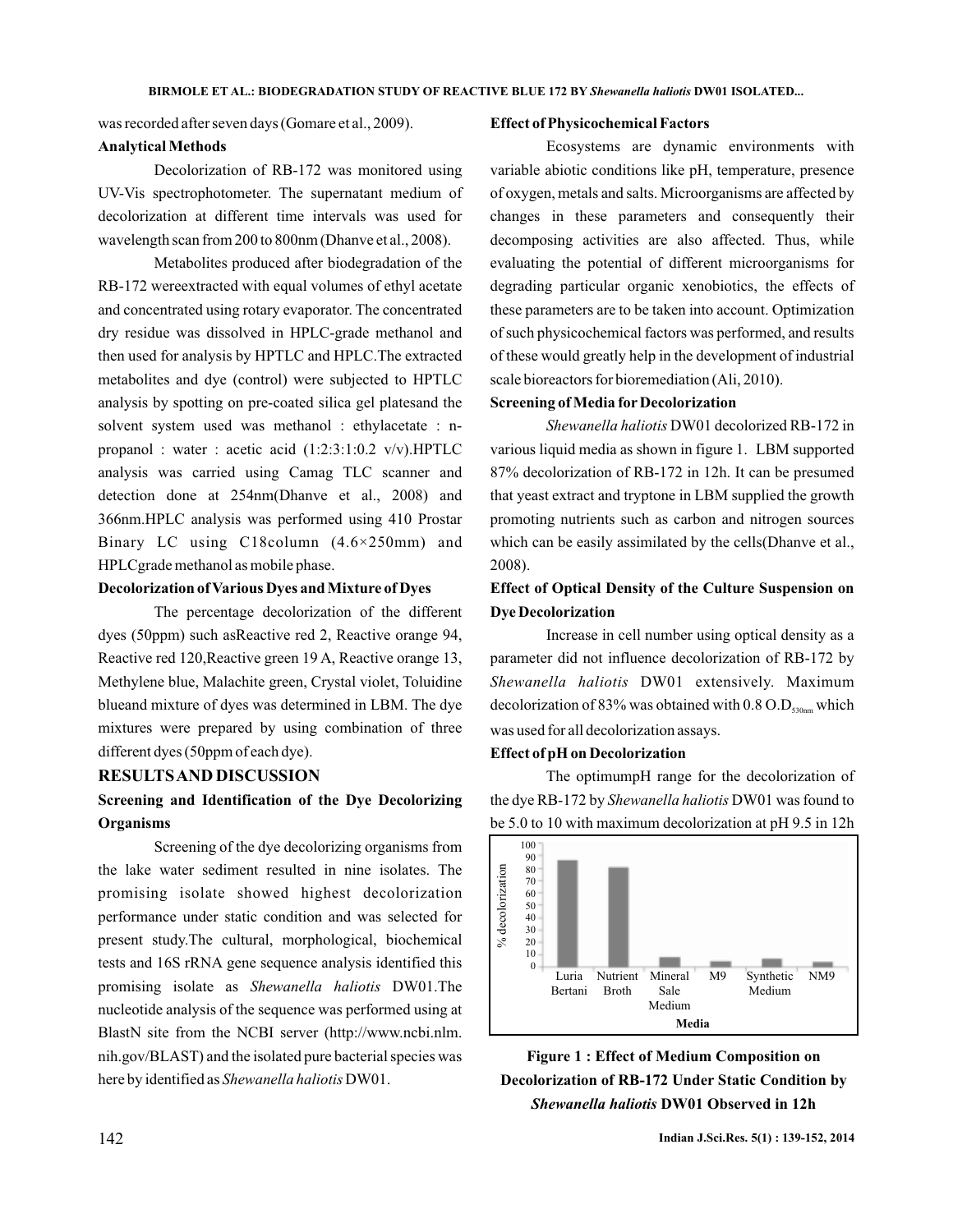

# **Figure 2 : Effect of pH on Decolorization of RB-172 Under Static Condition by Shewanella haliotis DW01 Observed in 12h**

(figure 2). Though similar results were reported by Li and Guthrie, 2010 for the free resting cells of Shewanella strain J18 143 which exhibited dye reduction at a pH range of 5.6- 9.2 but time required was 18 to 24h. To investigate the pH of the colour removal system involving an enzymatic process is important as denaturation of the relevant enzyme could occur if the required pH range was not maintained. The optimum pH for dye reduction was determined as it gives an indication of the extent to which the colored waste water, which is often strongly alkaline, must be diluted and /or buffered prior to treatment (Pearce, 2004; Ali, 2010). Initial buffering step in biological treatmentof colored waste water can be avoided usingalkaliphilic *Shewanewlla haliotis* DW01.





#### **Effect of Temperature on Decolorization**

The decolorization of RB-172 by *Shewanella haliotis* DW01 was found to be significant at  $30^{\circ}$ C and  $35^{\circ}$ C with maximum decolorization  $78\%$  at  $35^{\circ}$ C in 12h but decreased drastically at extreme upper and lower limits of temperature (figure 3). These results are more promising thanthe reported decolorization of RB-172 by *Exiguobacterium* sp. RD3 which was 91.2% at 30°C in 48h (Dhanve et al., 2008).Temperature is an important environmental factor, and the biodegradation activities of microorganisms are affected by changes in temperature. Beyond the optimum temperature, the degradation activities of the microorganisms decrease because of slower growth and denaturation of enzymes (Ali, 2010).

## **Effect ofAeration on Decolorization**

Under static condition,82% decolorization of RB-172 was achieved by Shewanella haliotis DW01 while53% color removal efficiency was obtained under shaker conditionin 12h. However, the decolorization of RB-172 was demonstrated only under static condition by Exiguobacterium sp. RD3 and Proteus vulgaris NCIM-2027 (Dhanve et al., 2008; Saratale et al.,2001).Though significant 98% decolorization of Amaranth by *Shewanella* decolorationis S12 was reported under static condition but was taken 36 h and almost no reduction was observed under shaker condition (Hong et al., 2007b).Effect of oxygen on cell growth and dye decolorization is one of the most critical factors to be considered. Oxygen is a very effective electron acceptor for energy conservation due to its high redox potential (Hong et al., 2007b). Earlier reports have revealed that aeration might enhance the competition between the azo compounds and oxygen for reduced electron carriers under aerobic conditions and thus decrease the decolorization process (Khalid et al., 2008a; Chang et al., 2001; Kalme et al., 2007).

## **Effect of Saline Conditions on Decolorization of RB-172**

DW01 exhibited 81-88% *Shewanella haliotis* decolorization of RB-172 in LBM containing various concentrations ofNaCl (1-6%) in 12h (figure 4). Complete decolorization of Reactive black-5 by *Shewanella* putrefaciens AS96 was observed in medium containing 6% NaCl in 24h (Khalid et al., 2008b). There are other studies showing salinity effects on the growth of bacteria and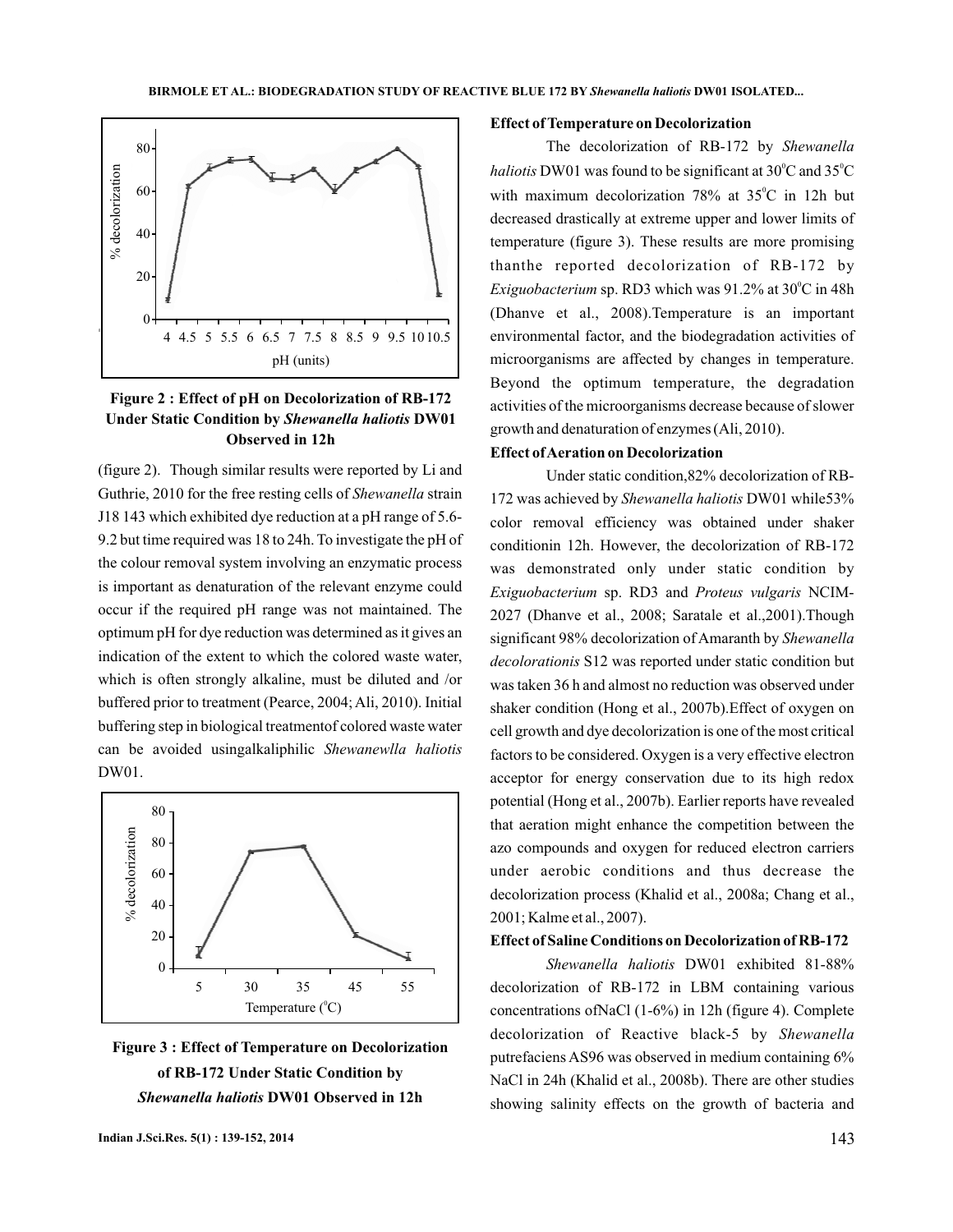

# **Figure 4 : Effect of Varying Concentrations of NaCl on Decolorization of RB-172 Under Static Condition by DW01 Observed in 12h** *Shewanella haliotis*

decolorization in highly saline waste waters (Kairigi and Dincer, 1998; Panswad and Anan, 1999). Salt concentrations up to 15 to 20% have been measured in waste waters from dye stuff industries. Sodium levels are also elevated when sodium hydroxide is used in dye bath to increase the pH. These high concentrations of sodium generally suppress microbial growth at levels above 3gml-1. Among the various azo dye degrading bacteria, members of the genus Shewanella are potential candidates, being widely distributed in aquatic environments (Ivanova et al., 2001), that are purportedly able to thrive at salt

concentrations up to  $6\%$ (w/v) (Yoon et al., 2004). The identification of this salt tolerant bacteriummay facilitate the development of biological treatment of saline azo dye solutions using bioreactor (Khalid et al., 2008b).

# **Effect of Addition and Substitution of Organic Nutrient Sources**

Substitution of nutrient sources like yeast extract  $(0.5\%)$  and tryptone $(0.5\%)$  from LBM with 0.5% of meat extract and peptone respectively showed decrease in percent decolorization of RB-172 by *Shewanella haliotis* DW01 while addition of extra nutrient sources like meat extract( $0.5\%$ ) and peptone( $0.5\%$ ) to LBM, did not speed up decolorization process(figure 5). Therefore it can be inferred that yeast extract and tryptone provide essential nutrients which play a significant role in favouringdye decolorization. Hence, none of the additional organic nutrient sources were incorporated in the medium for further decolorization assay.Dyes are deficient in carbon content and biodegradation without any extra carbon source is found to be very difficult (Padmavathy et al., 2003).Many investigators have reported yeastextract (50 gm l-1) to be the most effective carbon and nitrogensource for the decolorization of azo dye(Kapdan et al., 2000; Hu, 1996).



**Figure 5 : Effect of Addition and Substitution of Organic Nutrient Sources on Decolorization of RB-172 Under Static Condition by Shewanella haliotis DW01 Observed in 12h.**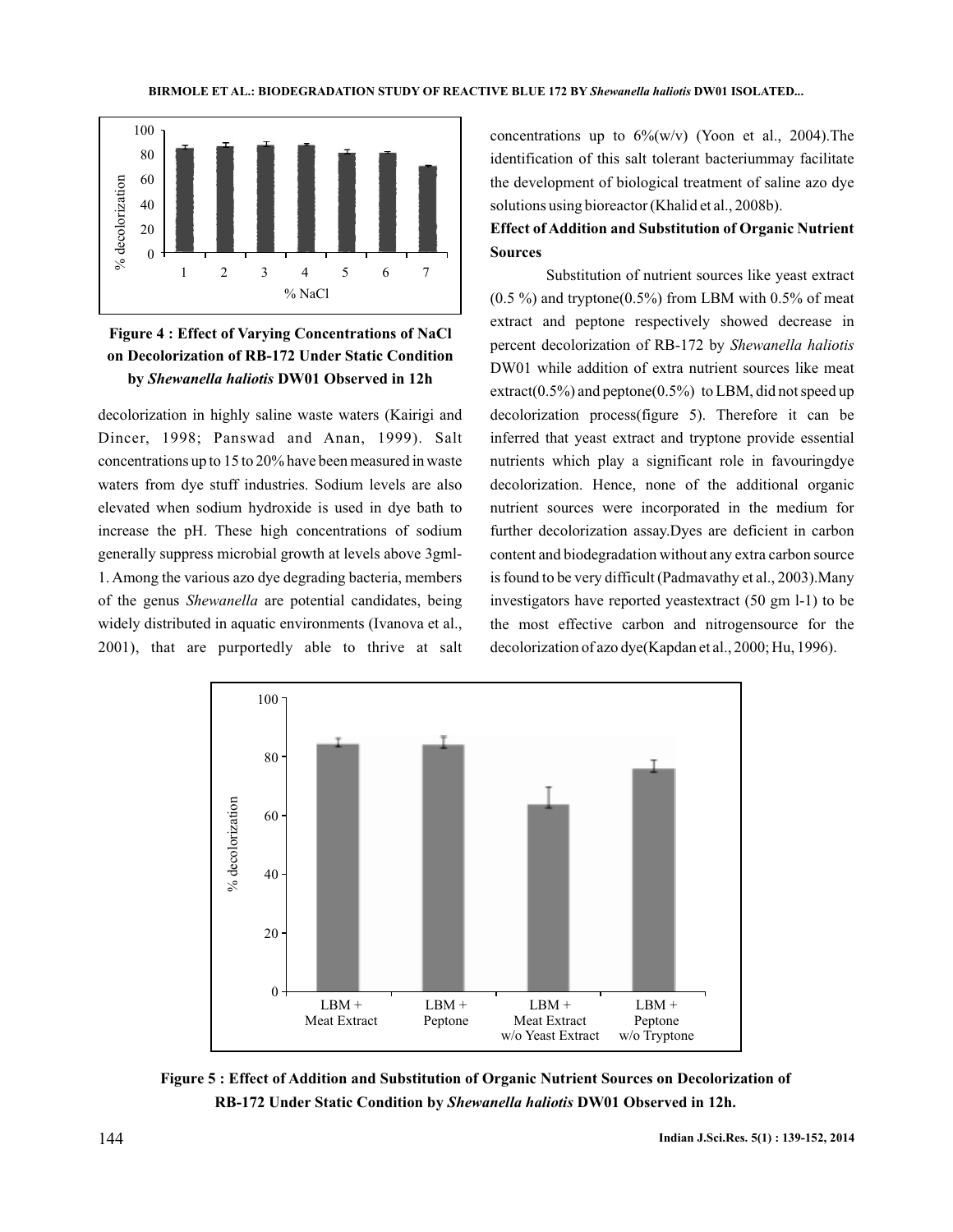

**Figure 6 : Effect of Electron Acceptors on Decolorization of RB-172 Under Static Condition by Shewanella haliotis DW01 Observed in 12h** 

# **Effect of Inorganic Nitrogenous Compounds as Electron Acceptors**

Almost 30-50% reduction in decolorization potential of RB-172 by Shewanella haliotis DW01was observed in presence of various nitrates and nitrites added to LBM as shown in figure 6. The results are in agreement with those published by other researchers who have evaluated the interference of nitrate with azodye biodecolorization Carliell et al., 1998;Wuhrmann et al., 1980. Xiao et al., 2012 have reported significant inhibition of decolorizationof NGB by *Shewanella* one idensis MR-1 in presence of nitrite and nitrate. The initiation of azo dye decolorization by Shewanellaputrefaciens AS96 and Shewanella decolorationis S12 was also delayed by the presence of nitrate (Khalid et al., 2008b; Hong et al., 2007a). Surprisingly, nitrate was not found to inhibit azo dye decolorization by Shewanella strain J18 143 (Pearce et al., 2006). Nitrate is used as an electron acceptor for anaerobic growth of Shewanella species, and is a potent regulator of the enzymes required for respiration using other electron acceptors. Decolorizaion is an oxidation reduction reaction in which azo dyes serve as electron acceptor. In presence of nitrate as an electron acceptor, the process of color removalslows down (Carliell et al., 1995; Panswad and Laungdilik, 2000).Sodium nitrate is one of the typical salts

included in dye baths for improvement of dye fixation to the textile fibres and concentration can reach 40-100g/dm3 (Carliell et al., 1998). Thus, nitrate is also a co-contaminant that can be present in dye waste water, and may therefore play a role in reducing the effectiveness of dye reduction by Shewanella, potentially down-regulating azo reduction activity or acting as an electron sink in preference to azobonds(Pearce et al., 2006).Hence, to decrease the concentration of  $NO_3^-$  and  $NO_2^-$  is a very important strategy for effective decolorization of azo dyes under anaerobic condition (Hong et al., 2007b).

# **Effect of Various Electron Donorson Growth of** *Shewanella haliotis* **DW01and Decolorization of RB-172**

Growth of Shewanella haliotis DW01 was found to cease in presence of various sugars(1gm% of fructose, lactose,glucose, sucrose, maltose, xylose, mannitol, arabinose, starch) in M9 medium while significant growth was observed in presence of amino acid serine and other organic acids (1gm%of Sodium lactate, Sodium pyruvate, Sodiumformate, Sodiumacetate) (data not shown). The results are in accordance with Nealson and Scott, 2006 who screened many isolates of Shewanella for carbon utilization and showed their inability to use complex carbon sources. Shewanella speciesrarely utilise glucose, and are nonfermentative (Ringo et al., 1984).These strains prefer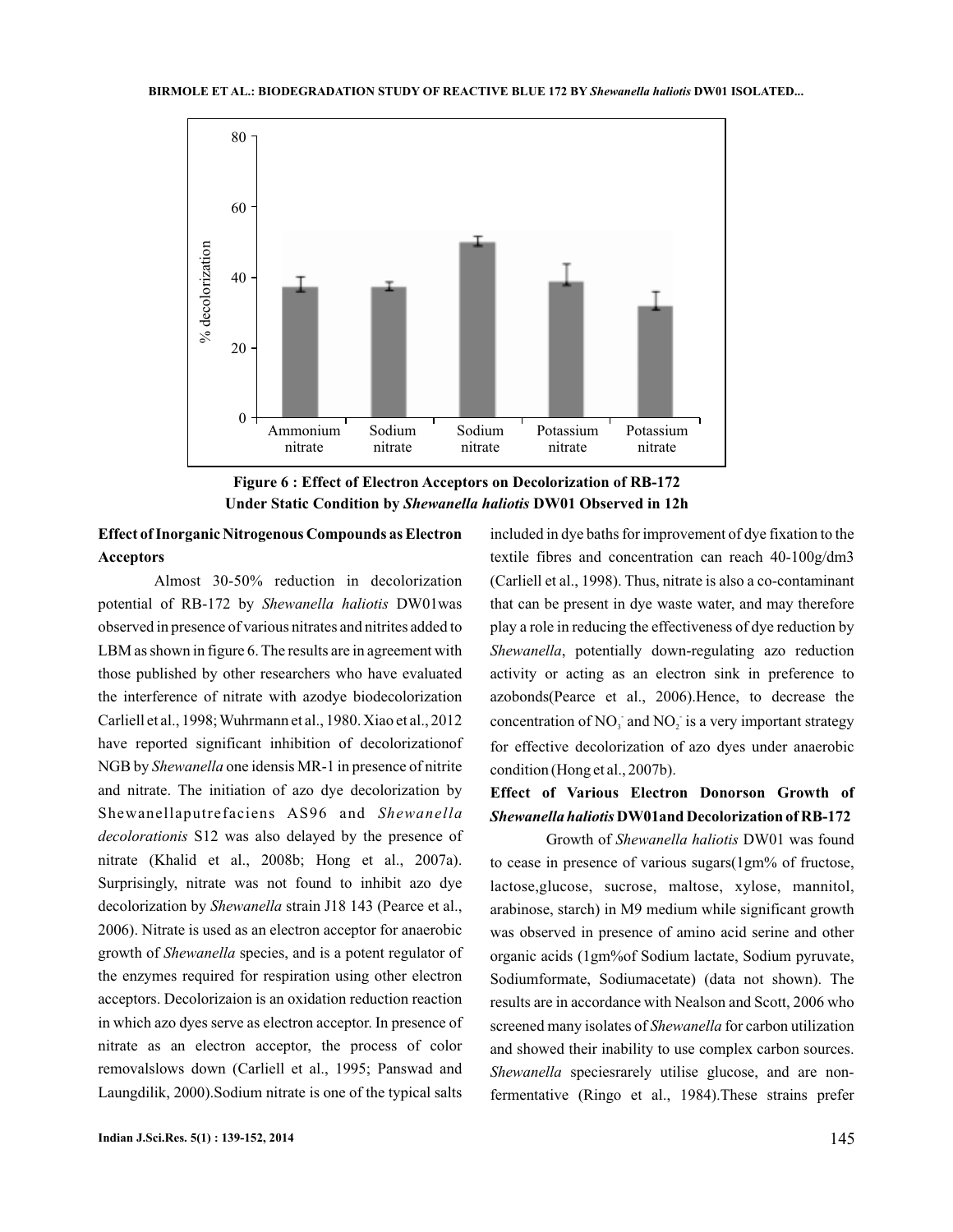



lactate, pyruvate or simple amino acids(Myers and Nealson, 1988).

Various organic acids like 1gm % of Sodium lactate, Sodium pyruvate, Sodium formate, Sodium acetate and amino acid serine in M9 medium were also checked for their potential to act as electron donor for RB-172 decolorization by Shewanella haliotis DW01. The two most efficient decolorization performances were observed with lactate and pyruvate, resulting in 95% and 92% decolorization of RB-172 respectively in 24h, but acetate, formate and serine were not effective electron donors for azoreduction (figure 7). Meng et al., 2012, have also reported lactate and pyruvate to be good electron donors forazo dye AR27 decolorizationby *Shewanella* decolorationis S12. Xu et al., 2007 reported lower decolorization of Acid red GR by S. decolorationis S12in presence of formate as electron donor.

## **Effect of Biomass Concentration on Dye Decolorization**

Maximum percent decolorization of RB-172 was observed in presence of higher cell concentration of Shewanella haliotis DW01. The percent decolorization was in direct proportion to biomass concentration ranging from 0.32 to 6.3 g l-1. About 70.69% and 82.36% of RB-172 was removed in 3 and 6h when the biomass concentration was 0.325 g l -1 and 0.375 g l -1, respectively. Over 82 to 95%

decolorization was achieved in 9, 12, 15, 18, 21, 24h for systems containing 0.4, 0.5, 2.95, 4, 4.825, 6.3 g l -1 Shewanella haliotis cells, respectively. Similar results were obtained for decolorization of AR27 by *Shewanella* (Meng et al., 2012). The time required for 93% *aquimarina* decolorization of 50ppm of RB-172 decreased from 12h to 6h when pre grown cells of Shewanella haliotis DW01 were used in place of actively growing cells in optimised LBM. After 6h of cultivation, the biomass produced in aerobic condition was around tenfold more than that produced in anaerobic condition.When the aerobic culture was switched to anoxic static condition, color disappeared in 6h due to fast consumption of the dissolved oxygen by the large biomass previously built up under aerobic condition, indicating that anaerobic condition would be essential to achieve an effective azo reduction. Similar results were observed in decolorization of amaranth by *Shewanella decolorationis* S12 (Hong et al., 2007b).

## **Effect of Initial Dye Concentration**

Decolorization percentages decreased from 88% to 18%with increase in initial dye concentrations from 100ppm to 550ppm of the RB-172 by *Shewanella haliotis* DW01. Maximum percentdecolorization (88%) was achieved at 100ppm of RB-172 in 12h and minimum 18% decolorization observed at 550ppm RB-172 in 12h (figure 8). This decrease in decolorization with increase in initial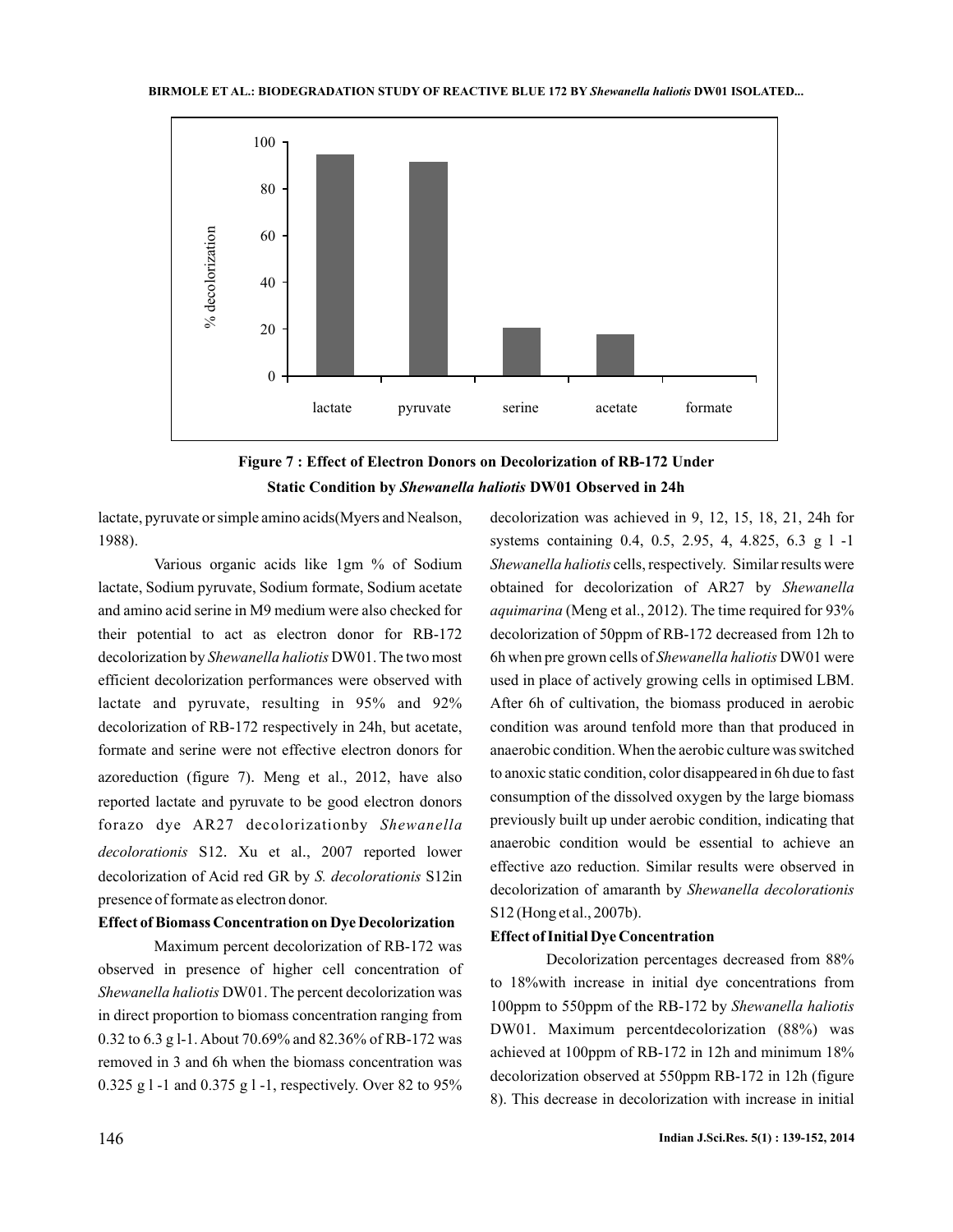

**Figure 8 : Effect of Initial Dye Concentration on Decolorization of RB-172 Under Static Condition by DW01 Observed in 12h** *Shewanella haliotis*

dye concentration is attributed to the toxicity of the dyes to the growing microbial cells at higher dye concentrations. In the previous study of RB-172, similar results were observed with maximum 91.2% decolorization and minimum 11.11% decolorization of 50ppm and 500ppm of dye respectively in 48h (Dhanve et al., 2008; Kapdan et al., 2000). However, Pseudomonas aeruginosa NBAR12 decolorized RB-172 dye within crease in initial dye concentration from 50 to 400ppm in 24h and was inhibited above 500ppm of dye (Bhatt et al., 2005). Dyes at higher concentration can inhibit the microbial cell growth due to interference with synthesis of nucleic acids (Ogawa et al., 1986). It was also observed that reactive group of azo dyes having sulphonic acid  $(SO<sub>3</sub>H)$  groups on aromatic rings greatly inhibits the growth of microorganisms at high concentration (Dhanve et al., 2008). Concentrations of reactive dyes in dye house effluents have been reported to range from 60-250ppm (Pierce, 1994). Thus our bacterial culture, which could decolorize dyes much above the reported dye concentration in wastewaters, can be successfully employed for treatment of textile effluent.

#### **Immobilization Technique**

Three repeated additions of dye RB-172 (50ppm) in LBM were decolorized by immobilized cells in the alginate beads with a retention time of 90min for each addition of dye. The time required for complete decolorization of RB-172 decreased from 12h to 90mins when immobilized cells were used in place of nonimmobilizedcells.This could be due to conditions achieved inside the beads, where partition effects led to a modified microenvironment (Brodelius and Vandamme, 1987). Entrapment is the most widely used technique for immobilization of whole cells, and alginate is a suitable matrix material because it is nontoxic and the method used for its gelation is mild towards the microorganisms (Sriamornsak, 1998).

### **COD Measurement**

The decolorized medium showed 80.68% reduction in COD as compared to that of control medium with Reactive blue 172. Reduction in COD to 80.68% within 24h indicates the biodegradation from complex dye to simple oxidizable products. This COD reduction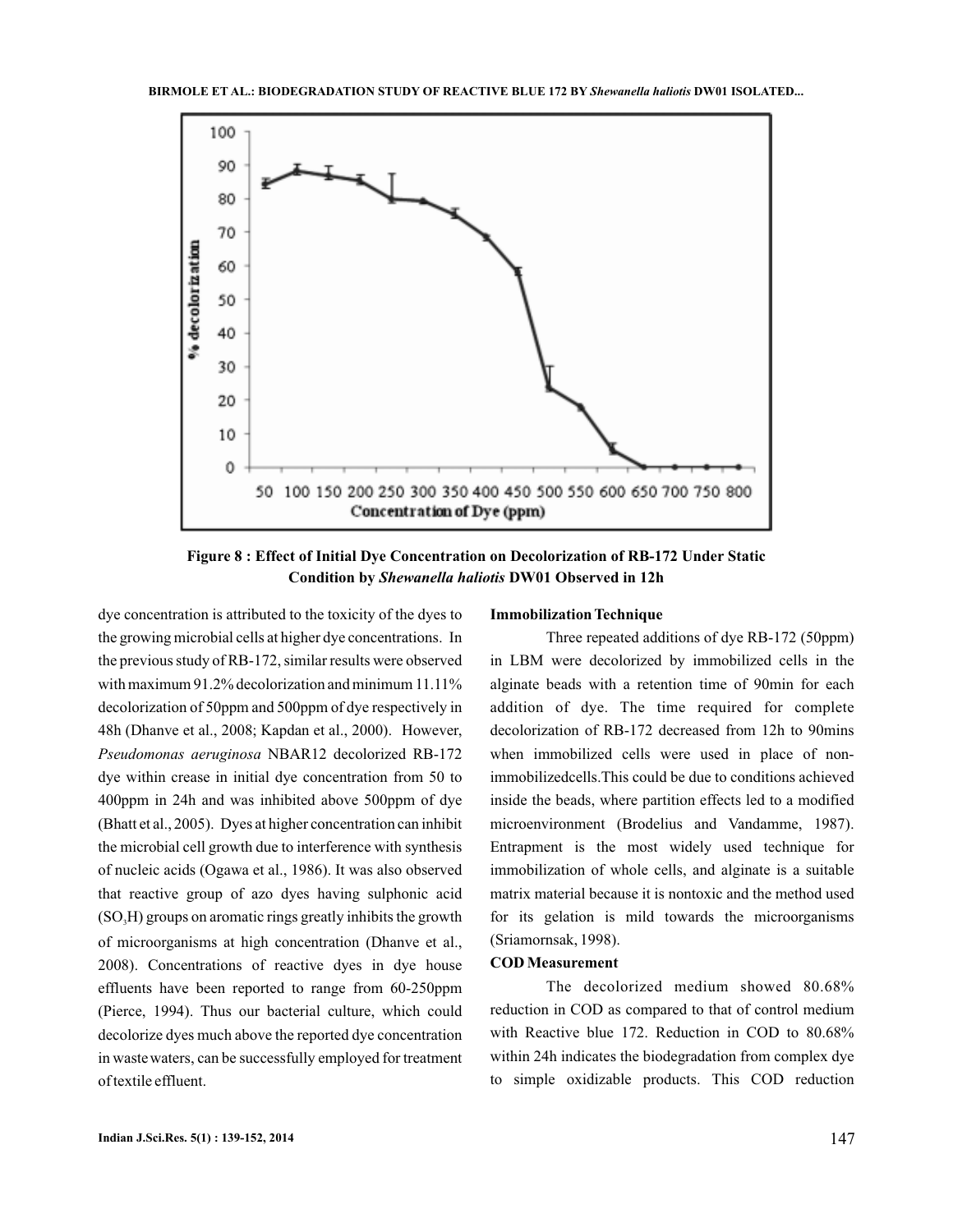|             | Average length in centimetre |         |                           |         |                          |         |  |
|-------------|------------------------------|---------|---------------------------|---------|--------------------------|---------|--|
| Plant name  | Water                        |         | $RB-172$ dye <sup>a</sup> |         | Metabolites <sup>b</sup> |         |  |
|             | Radicle                      | Plumule | Radicle                   | Plumule | Radicle                  | Plumule |  |
| P. mungo    | 3.94                         | 0.87    | 1.80.63                   |         | 2.07                     |         |  |
| T. aestivum | 117                          | 0.76    | 0.30.41                   |         | 1.38                     | 0.64    |  |

Table 1 : Toxicity Study of RB-172 and its Degraded Metabolites by *Shewanella haliotis* DW01

a 500ppm concentration of RB-172

<sup>5</sup>500ppm concentration of metabolites resulted from degradation of RB-172 dye

performance is much higher than the COD reduction (56% within 48h) of Reactive blue 172 by isolated Exiguobacterium sp RD3 reported earlier (Dhanve et al., 2008).

Thus, from the economic as well as environmental point of view, implementing Shewanella haliotis DW01to current biological methods for dye decolorization could be good alternative because it serves the purpose of decolorization and also reduces COD efficiently.

### **Toxicity Studies**

Toxicity studies were performed to confirm the nontoxic nature of the degradation product of RB-172. The results of toxicity studies of RB-172 degradation products revealed neither inhibitory nor harmful effects. Besides it supported shoot and root growth of both *Phaseolus mungo* and Triticum aestivum (table 1).

### **Biodecolorization and BiodegradationAnalysis**

The UV-Vis spectral analysis showed (figure 9)

decrease in absorbance from 0.882 to 0.095at 568.4 nm and appearance of new peak at 375.2nm that confirmed decolorization. If dye removal is attributed to biodegradation, either the major visible light absorbance peak would completely disappear or a new peak will appear indicating that the color removal by the isolated bacterial strain is due to the biodegradation (Chen et al., 2003).The cell pellet was also used to extract the adsorbed dye if any, using methanol. Further when the methanol extract was centrifuged and supernatant was subjected to UV- Vis Spectrophotometric analysis it showed no absorbance at the (568.4 nm) of dye.It can be inferred that λmax decolorization mechanism by this isolate was due to degradation and not due to adsorption of the dye by the cells. HPTLC analysis of ethyl acetate extracted metabolites of RB-172 degradation by Shewanella haliotis DW01 showed the disappearance of spot corresponding to parent dye with Rfvalue 0.53 and concomitant appearance of other spot with



**Figure 9 : Variation in UV-Vis Spectra of Reactive Blue-172 Before and After Decolorization by Shewanella haliotis DW01 A-0 h B-12h**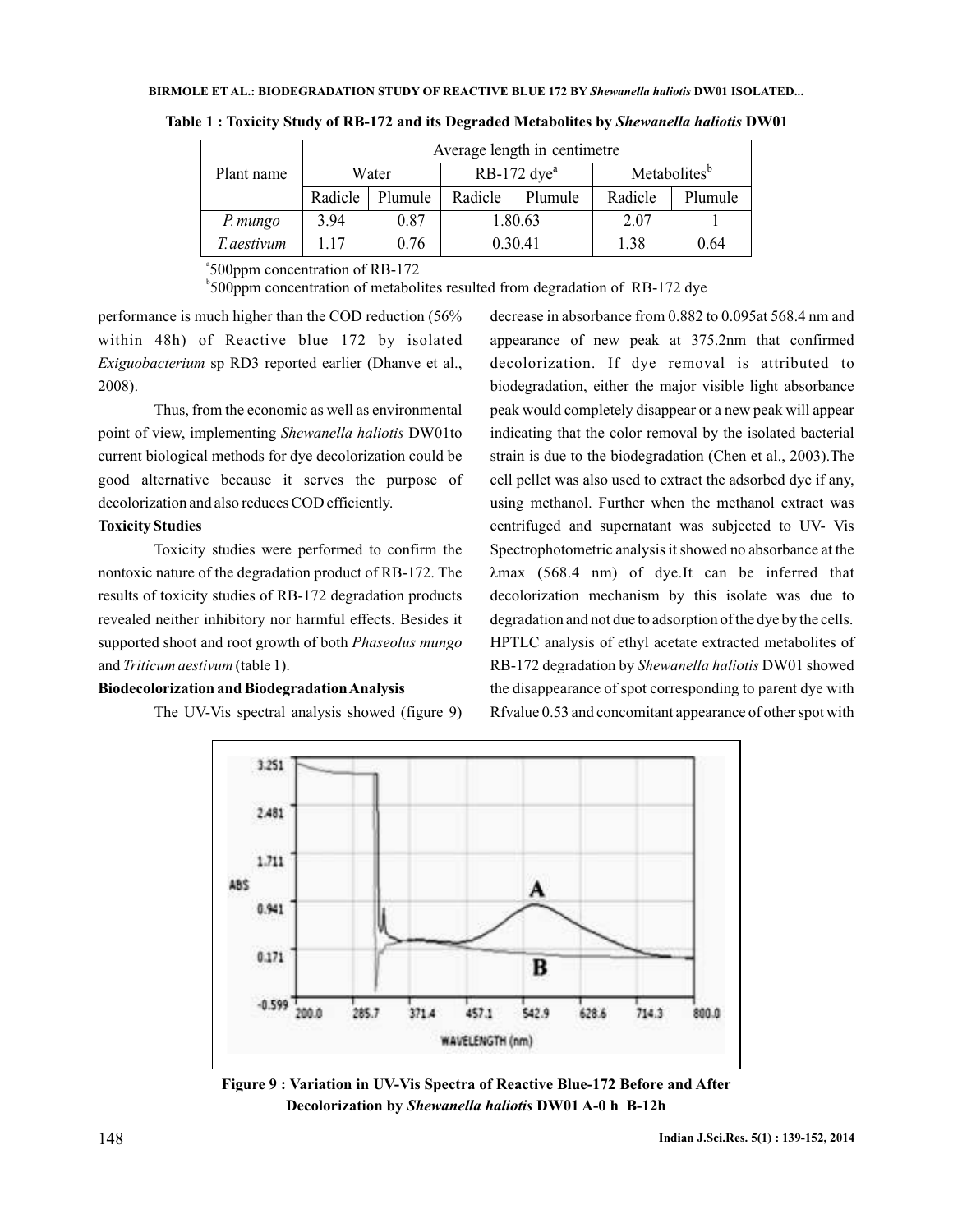| Name of the dye <sup>a</sup> | $\lambda$ max (nm) | %Decolorization |
|------------------------------|--------------------|-----------------|
| Reactive Red 2               | 534.8              | 77.13           |
| Reactive orange 94           | 491.26             | 91.71           |
| Reactive red 120             | 515.6              | 80.12           |
| Reactive green 19A           | 650                | 93.71           |
| Reactive orange 13           | 486.2              | 81.20           |
| Methylene blue               | 684                | 77.90           |
| Malachite green              | 620                |                 |
| Crystal violet               | 690                |                 |
| Toluidine blue               | 629.6              |                 |
| Congo red                    | 483                | 84.66           |

**Table 2 : Decolorization of Different Textile Dyes (15h) by DW01** *Shewanella haliotis*

a LBM containing 50ppm of dye

Rfvalue 0.71.Also, analysis at 366nm indicated presence of florescence bands in the degradation product which were absent in the control dye solution, thus confirming biodegradation of RB-172 by Shewanella haliotis DW01.

HPLC elution profile of RB-172 and metabolites extracted after its degradation showed different retention times. RB-172 showed major peak at retention time 9.283min, whereas degradation products showed major peaks at retention time 4.379min and 6.065min that confirmed the degradation of RB-172.

# **Decolorization of various textile dyes and mixture of dyes**

Shewanella haliotis DW01 could decolorize five azo dyes in addition to RB-172 and also methylene blue and congo red in LBM within 15h (table 2). Amongstazo dyes, the organism showed highest decolorization (93.71%) of Reactive green 19A and 84.66% decolorization of Congo red in 15h. Yatome et al., 1981 and A. N. et al., 2002 have reported decolorization of bothtriphenylmethane andazo dyes by a single species of bacteriumlike *Pseudomonas* pseudomallei 13NA and Citrobacter sp.

Shewanella haliotis DW01 also demonstrated decolorization of four dye mixtures, viz., mixture no.1,2,3 and 4 respectively in 24h as shown in table3. Utilization of Shewanella haliotis DW01 for the treatment of the textile waste water would prove its worthiness as the textile effluent contains mixture of various dyes with varying concentrations (Patil et al., 2010).

## **CONCLUSION**

Shewanella haliotis DW01 isolatedfrom lake watersediment resulted in 93% decolorization of 50ppm of azo dye Reactive blue-172in optimized LBM pH 9.5 within 12h at  $35^{\circ}$ C under static condition. Biodegradation of this dye was confirmed by UV-Vis spectrophotometry, HPTLC and HPLC analysis. The isolate could tolerate upto 550ppm concentration of RB-172 and no decolorization was observed due to inhibition of growth when the initial concentration was more than 600ppm.The organism being salt tolerant can be used for the treatment of saline textile effluent. Higher biomass concentration and addition of lactate and pyruvate were conducive for decolorization. Almost 30-50% reduction in decolorization potential was observed in presence of nitrates and nitrites. In addition to excellent decolorization activity, S. haliotis DW01 was also able to degrade and mineralize the dye leading to a good COD reduction in the decolorized medium. Toxicity studies suggested the nontoxic nature of degradation products. The bacterium was immobilized and its results revealed its potential application to be used in a permanent bed for bioremediation of textile waste water. The isolate also has an ability to decolorize a variety and mixture of textile dyes.Overall findings suggest need to exploit this strain for bioremediation of dye-polluted saline waste waters of

| Dye Mixture    | <b>Mixture Components</b> | $\lambda$ max(nm) | % Decolorization |
|----------------|---------------------------|-------------------|------------------|
|                | Reactive orange           | 512               | 87.42            |
|                | 13 + Reactive blue $172$  |                   |                  |
| $\overline{c}$ | Reactive orange $13+$     | 644               | 90.63            |
|                | Reactive green 19A        |                   |                  |
| 3              | Reactive green 19A+       | 605.6             | 93.14            |
|                | Reactive blue 172         |                   |                  |
| 4              | Reactive orange 13+       | 603.2             | 90.02            |
|                | Reactive green 19A+       |                   |                  |
|                | Reactive blue 172         |                   |                  |

Table 3 : Decolorization of Different Dye Mixtures (24h) by Shewanella haliotis DW01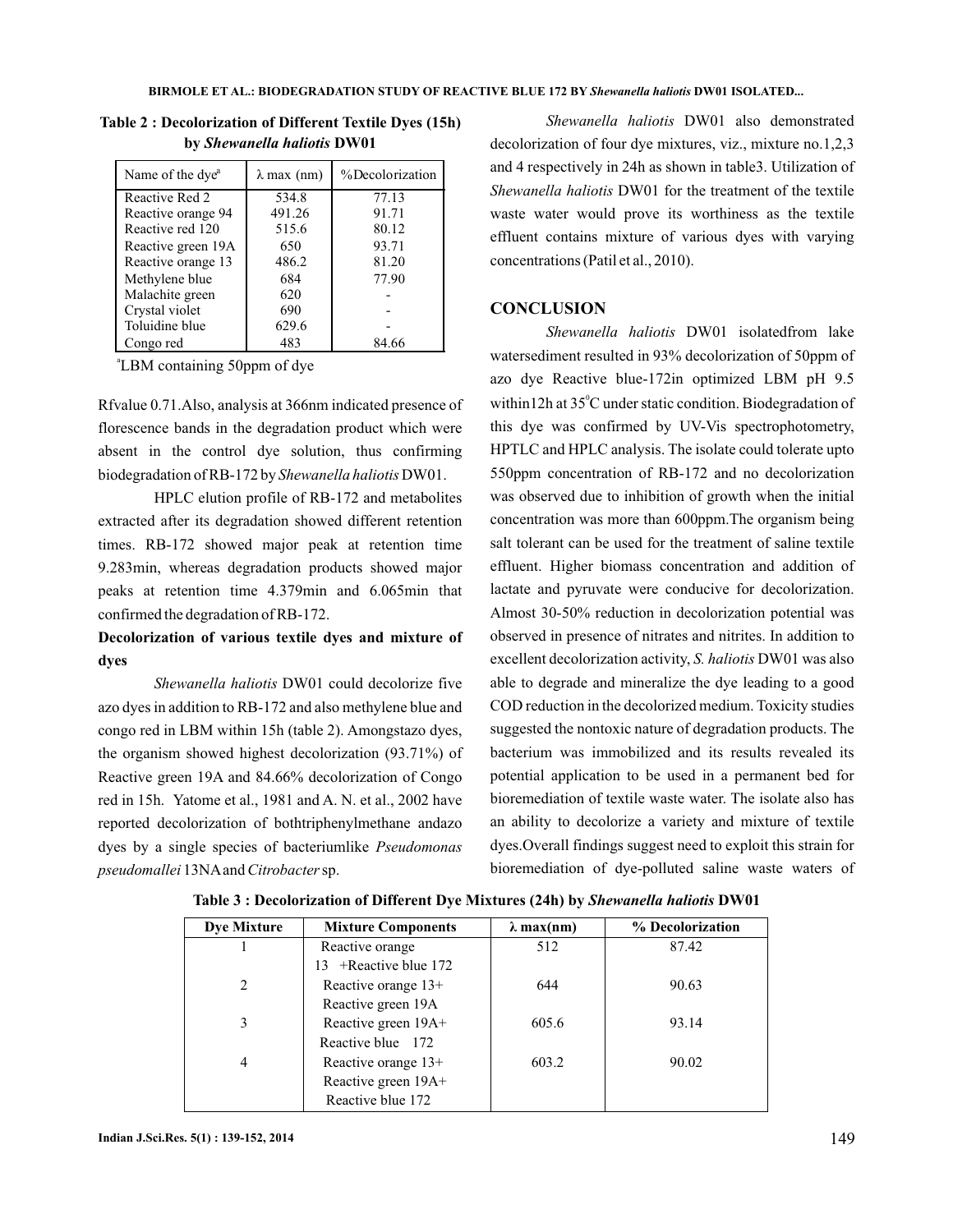#### **BIRMOLE ET AL.: BIODEGRADATION STUDY OF REACTIVE BLUE 172 BY Shewanella haliotis DW01 ISOLATED...**

alkaline pH discharge from textile and other dye-stuff industries.

## **ACKNOWLEDGEMENT**

We are grateful to UGC for extending financial assistance in the form of major research project[F.No. 40- 191\2011 (SR)].

## **REFERENCES**

- AliH., 2010. Biodegradation of synthetic dyes A review. Water, Air, Soil pollut., 213: 251-273.
- Allen S.J. and Koumanova B., 2005.Decolourisation of water/wastewater using Adsorption (review). J. Univ. Chem. Technol. Metallurgy., 40: 175-192.
- AN S. Y., Min S. K., Cha I. H., Choi Y. L., Cho Y. S., Kim C. H. and Lee Y. C., 2002. Decolorization of triphenylmethane and azo dyes by Citrobacter sp. Biotechnol. Lett., 24: 1037-1040.
- Bhatt N., Patel K. C., Keharia H. and Madamwar D., 2005.Decolorization of diazo-dye Reactive Blue 172 by Pseudomonas aeruginosa NBAR12. J. Basic Microbiol., 45: 407-418.
- Brodelius P. and Vandamme E.J., 1987.Immobilized cell systems, Biotechnology Enzyme Technology. 7a, Weinheim, Federal Republic of Germany: VCH Verlagsgesellschaft, 405-464.
- Brown J.P., 1981.Reduction of polymeric azo and nitro dyes by intestinal bacteria. Appl. Environ. Microbiol., : 1283-1286. **41**
- Brown M.A. and DeVito S.C., 1993.Predicting azo dye toxicity, Crit. Rev. Environ. Sci. Technol., 23:249-324.
- Cai P. J., Xiao X., He Y. R., Li W. W., Chu J., Wu C., He M. X., Zhang Z., Sheng G. P. and Lam M. H.W., 2011. Anaerobic biodecolorization mechanism of methyl orange by Shewanella oneidensis MR-1. Appl. Microbiol. Biot., 253:3508-3588.
- Carliell C.M., Barclay S.J., Shaw C., Wheatley A.D and Buckley C.A., 1998. The effect of salts used in textile dyeing on microbial decolourisation of a reactive azo dye. Environ. Technol., 19: 1133- 1137.
- Carliell C.M., Barday S.J., Nadidoo N., Buckley C.A., Mulholland D.A. and Senior E., 1995. Microbial decolorization of a reactive azo dye under anaerobic conditions. Water. S.A., 21:61-69.
- Chang J., Chou C., Lin Y., Lin P., Ho J. and Hu T.L., 2001. Kinetic characteristics of bacterial azo dye decolorization by Pseudomonas luteola. Water Res., 35: 2841-2850.
- Chen C. H., Chang C. F. and Liu S. M., 2010. Partial degradation mechanisms of malachite green and methyl violet B by *Shewanella decolorationis* NTOU1 under anaerobic conditions. J. Hazard. Mater., 177: 281-289.
- Chen K.C., Jane Y.W., Liou D.J and Hwang S.C.J., 2003.Decolorization of the textile dyes by newly isolated bacterial strains. J. Biotechnol., 101: 57-68.
- Chung K. T., Fulk G. E. and Egan M., 1978. Reduction of azo dyes by intestinal anaerobes. Appl. Environ. Microbiol., 35:558-562.
- Dhanve R. S., Shedbalkar U. U. and Jadhav J. P., 2008. Biodegradation of Diazo reactive dye Navy blue HE2R (Reactive blue 172) by an isolated Exiguobacterium sp. RD3.Biotechnol. Bioprocess Eng., 13: 53-60.
- Ganesh R., Boardman G.D. and Michetsen D., 1994.Fate of azo dyes in sludges. Water Res. 28: 1367-1376.
- Gomare S., Tamboli D., Kagalkar A. and Gowindwar S., 2009. Eco friendly biodegradation of a reactive textile dye Golden Yellow HER by MTCC 2298. Int. *Brevibacilluslaterosporus* Biodeterior. Biodegrad., 63: 582-586.
- Guivarch E., Oturan N. and Oturan M.A., 2003.Removal of organo phosphorus pesticides from water by electrogenerated Fenton's reagent. Environ. Chem. Lett. 1: 165-168.
- Hau H. H. and Gralnick J. A., 2007. Ecology and biotechnology of the genus Shewanella. Annu. Rev. Microbiol., 61: 237258.
- Hong Y. G., Guo J., Xu Z. C., Xu M. Y., Sun G. P., 2007a. Respiration and growth of *Shewanella* decolorationis S12 with an azo compound as the sole electron acceptor. Appl. Environ. Microbiol., 73: 64-72.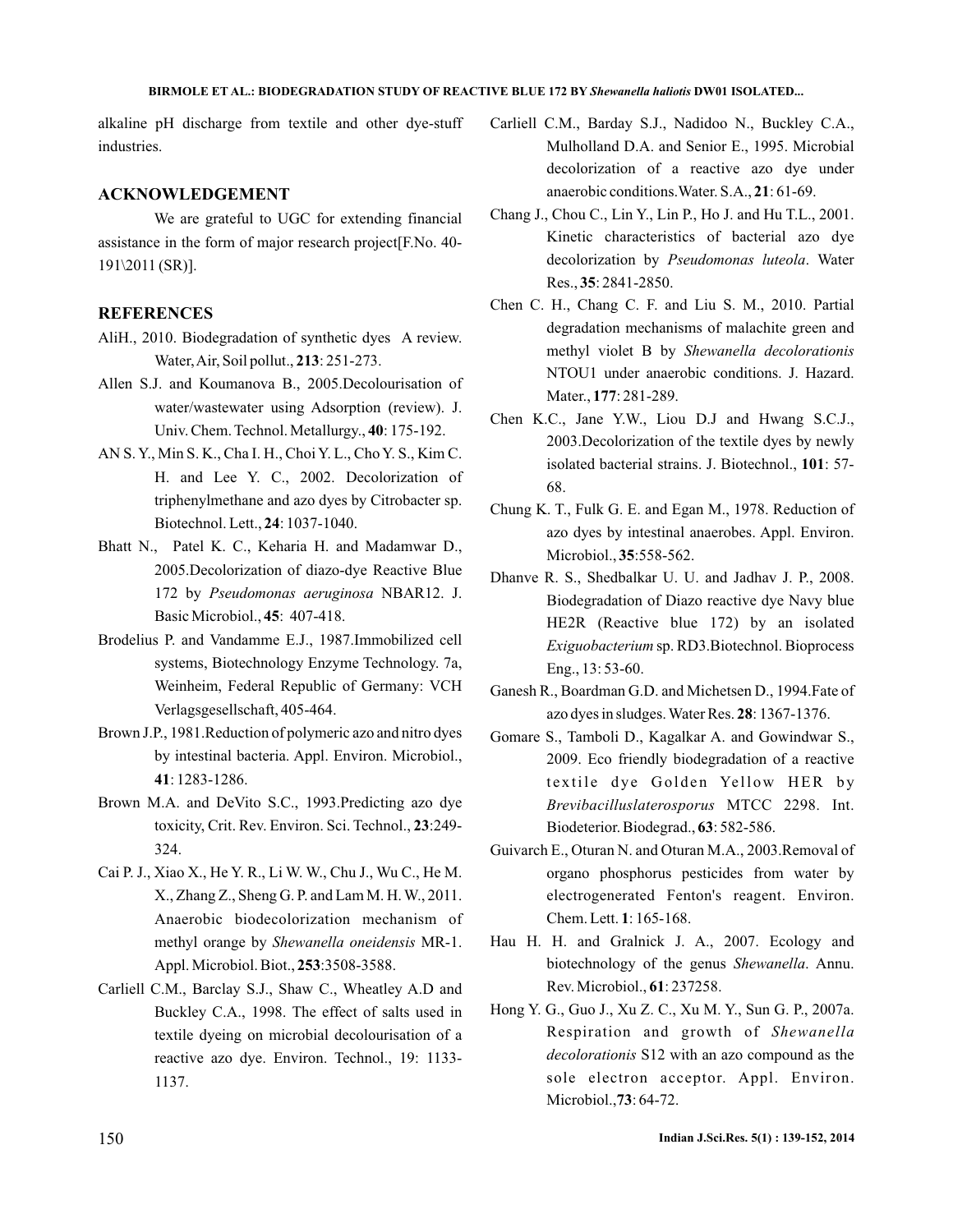#### **BIRMOLE ET AL.: BIODEGRADATION STUDY OF REACTIVE BLUE 172 BY Shewanella haliotis DW01 ISOLATED...**

- Hong Y. C., Chen X., Guo J., Xu Z., Xu M. and Sun G., 2007b. Effects of electron donors and acceptors on anaerobic reduction of azo dyes by *Shewanella* decolorationis S12. Appl. Microbiol. Biotechnol., : 230-238. **74**
- Hu T. L., 1994. Decolourization of reactive azo dyes by transformation with . *Pseudomonas luteola* Bioresour. Technol., 49:47-51.
- Hu T.L., 1996. Removal of reactive dyes from aqueous solutions by different bacterial genera. Water Sci. Technol., 34: 89-95.
- Ivanova E. P., Sawabe T., Gorshkova N. M., Svetashev V. I., Mikhailov V. V., Nicolau D. V. and Christen R., 2001. Shewanella japonica sp. nov. Int. J. Syst. Evol. Microbiol., 51: 1027-1033.
- Kalme S., Ghodake G. and Govindwar S., 2007. Red HE7B Degradation Using Desulfonation by Pseudomonas desmolyticum NCIM 2112. Int. Biodeterior. Biodegrad., 60: 327-333.
- Kapdan K. I., Kargi F., Mullan G. and Marchant R., 2000. Decolorization of textile dyestuff by a mixed bacterial consortium. Biotechnol Lett., 22: 1179-1181.
- Karigi F. and Dincer A.R., 1998. Saline wastewater treatment by halophile supplemented activated sludge culture in an aerated rotating biodisc contactor. Enzyme Microb. Technol., 122: 427-433.
- Khalid A., Arshad M. and Crowley D. E., 2008a. Accelerated decolorization of structurally different azo dyes by newly isolated bacterial strains. Appl. Microbiol. Biotechnol., 78: 361-369.
- Khalid A., Arshad M. and Crowley D. E., 2008b. Decolorization of azo dyes by Shewanella sp. under saline conditions. Appl. Microbiol. Biotechnol., 79: 1053-1059.
- Kim D., Baik K., Kim M., Jung B., Tai-Sun-Shin, Chung G., Rhee M. and Seong C., 2007. *Shewanella haliotis* sp. nov., isolated from the gut microflora of abalone, Haliotis discus hannai. Int. J. Syst. Evol. Microbiol., **57**: 2926-2931.
- Li T. and Guthrie J., 2010. Colour removal from aqueous solutions of metal-complex azo dyes using bacterial cells of Shewanella strain J18 143. Bioresour. Technol., 101: 4291-4295.
- Mannu B. and Chauhari S., 2003.Decolorization of indigo and azo dyes in semicontinous reactors with long hydraulic retention time. Process Biochem., :1213-1221. **38**
- Meng X., Liu G., Zhou, Fu S. and Wang G., 2012.Azo dye decolorization by Shewanella aquimarina under saline conditions. Bioresour. Technol., 114: 95-101.
- Myers C. R. and Nealson K. H., 1988. Bacterial manganese reduction and growth with manganese oxide as the sole electron acceptor. Science.,240: 13191321.
- Nealson and Scott, Prokaryotes 3<sup>rd</sup>Edition. 6 (2006) 1133-1151.
- Ogawa T., Yatome C., Idaka E. and Kamiya H., 1986.Biodegradation of azo dyes by continuous cultivation of Pseudomonas cepacia 13NA. J. Soc. Dyes Colour., 102: 12-14.
- Ozdemir G., Pazarbasi B., KocyigitA., Omeroglu E.,Yasa I. and Karaboz I., 2008. Decolorization of Acid Black 210 by Vibrio harveyi TEMS1, a newly isolated bioluminescent bacterium from Izmir Bay, Turkey. World J. Microbiol. Biotechnol, 24: 1375-1381.
- Padmavathy S., Sandhyak., SwaminathanY., Subramanium T., Chakrabarti S., Kaul, 2003. Aerobic decolorization of reactive azo dyes in presence of various co substrates. Chem. Biochem. Eng. 17: 147-151.
- Panswad T. and Anan C., 1999. Impact of high chloride wastewater on an anaerobic/anoxic/aerobic process with and without inoculation of chloride acclimated seeds.Water Res., 33: 11651172.
- Panswad T. and Luangdilik W., 2000.Decolourisation of reactive dyes with different molecular structure under different environmental conditions. Water Res., 34: 4177-4184.